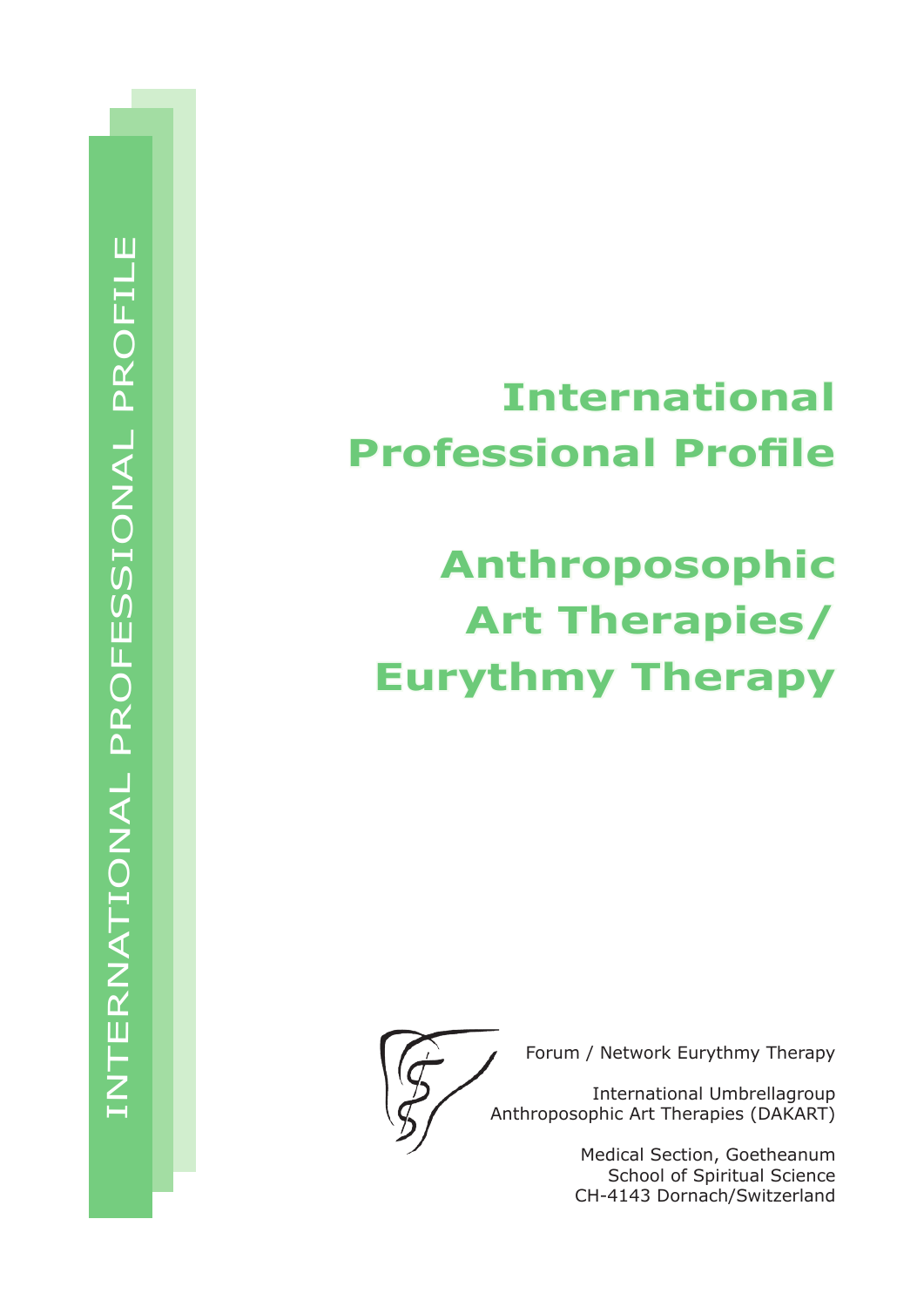# **IMPRINT**

#### **Published by:**

Forum/Network Eurythmy Therapy www.forumHE-medsektion.net

International Umbrellagroup Anthroposophic Art Therapies (DAKART) www.icaat-medsektion.net

May 2010

#### **Bank details:**

Volksbank Dreiländereck EG Med. Sektion / Förderstiftung AM KTO: 970760 BLZ: 683 900 00 IBAN: DE92 6839 0000 0000 9707 60 BIC/Swift: VOLODE66

Reference: 1258 Internat. Prof. Profile

Allgemeine Anthroposophische Gesellschaft Postbank Karlsruhe, DE-76118 Karlsruhe KTO. 3353 27-750 BLZ: 660 100 75 IBAN: DE59 6601 0075 0335 3277 50 BIC/Swift: PBNKDEFF

Reference: Koordination Kunsttherapie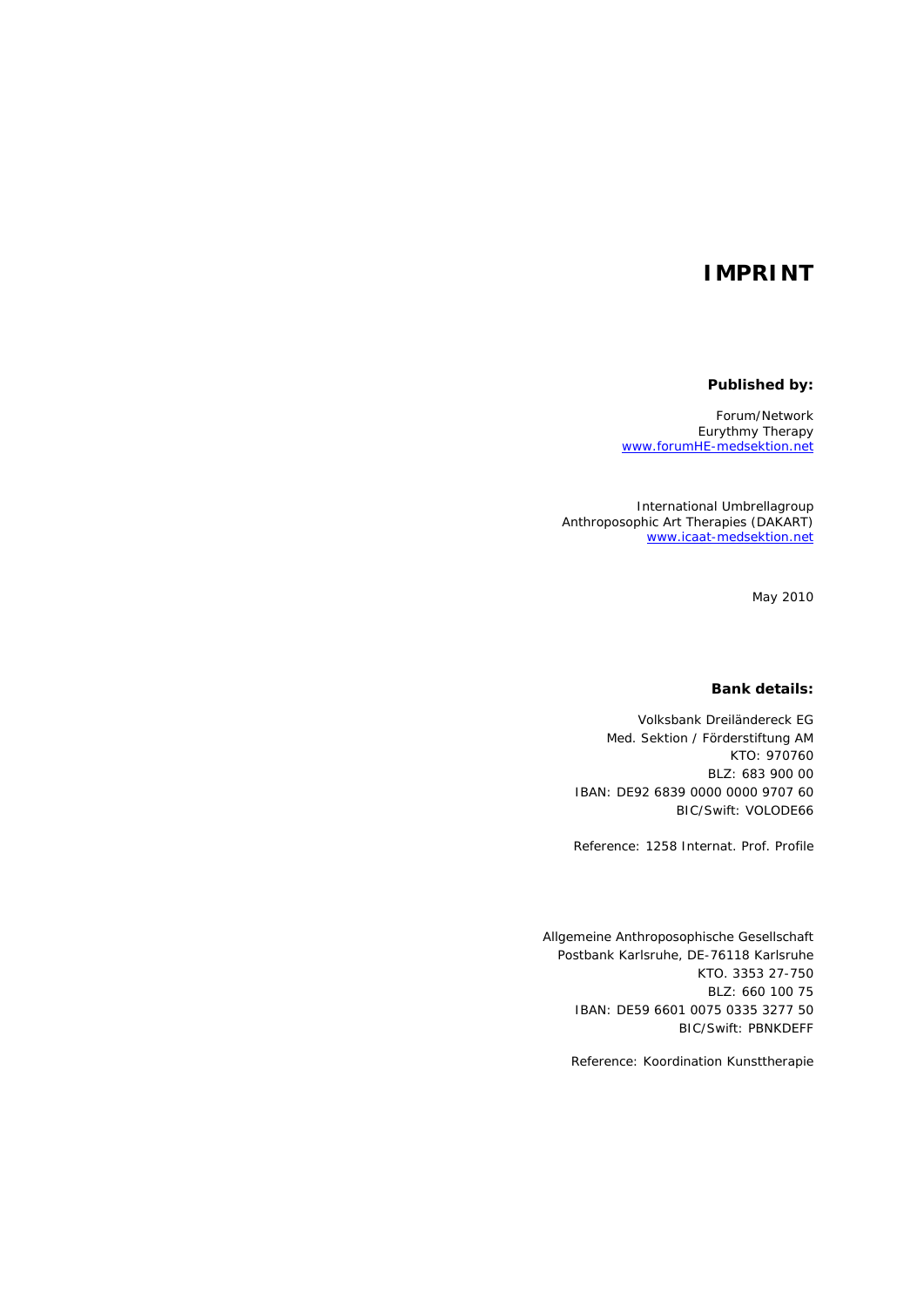# **1. Definition of Anthroposophical Art/Eurythmy Therapies**

Anthroposophic Art Therapies and Eurythmy Therapy were developed by doctors and artists in the first half of the 20th century on the basis of Rudolf Steiner's spiritual anthropology and in the context of anthroposophic medicine, curative education and social therapy. They are based on a holistic perception and treatment of the healthy and the ill human being, as it comes to expression in body, soul and spirit.

Anthroposophic Art Therapies and Eurythmy Therapy activate and support the human being's creative (salutogenic) potential for inner growth; for bringing into equilibrium pain and the manifestations of illness; for self-regulation; for stabilising their situation based on their own resources; and for finding a new orientation in life. Through the application of artistic non-verbal media and processes and a therapeutic relationship, sustainable therapeutic effects in the bodily, vital, soul and spiritual functions can be achieved. This approach can be taken up by people of all ages.

Within Anthroposophic Medicine there are artistic therapies. These include Eurythmy Therapy and the other art therapeutic disciplines, namely:

- Anthroposophic Art Therapy Sculpture
- Anthroposophic Art Therapy Painting and Drawing
- Anthroposophic Art Therapy Music
- Anthroposophic Art Therapy Speech Formation

The professional profile accordingly describes the fields of activity of these specialities within Anthroposophic Art Therapies and Eurythmy Therapy, as well as the principal competencies of Anthroposophic Art and Eurythmy Therapists; also the application of Art/Eurythmy Therapeutic media in the specific areas of practice.

# **2. Fields of activity**

Anthroposophic Art<sup>1</sup> /Eurythmy Therapists<sup>2</sup> are active in the clinical and therapeutic fields; in promotion and maintenance of health; and in prevention, rehabilitation and after-care. Their activities include:

- treatment to promote and maintain development and health
- therapeutic support in crisis situations and illness
- treatment for acute and chronic somatic, psychosomatic and psychiatric illnesses
- fostering the interest and ability to reconnect, in cases of social disruption and/or isolation
- re-establishing initiative, self-regulation and personal capabilities
- additionally, Anthroposophic Art/Eurythmy Therapists engage in research, teaching and publicity.

<sup>1</sup> <sup>1</sup> The professional designation "Anthroposophic Art Therapist (and "Anthroposophic Art Therapy") varies according to country.

<sup>&</sup>lt;sup>2</sup> The designation in use internationally is "Eurythmy Therapist" or "Therapeutic Eurythmist" (Eurythmy Therapy" or "Therapeutic Eurythmy") but varies according to country.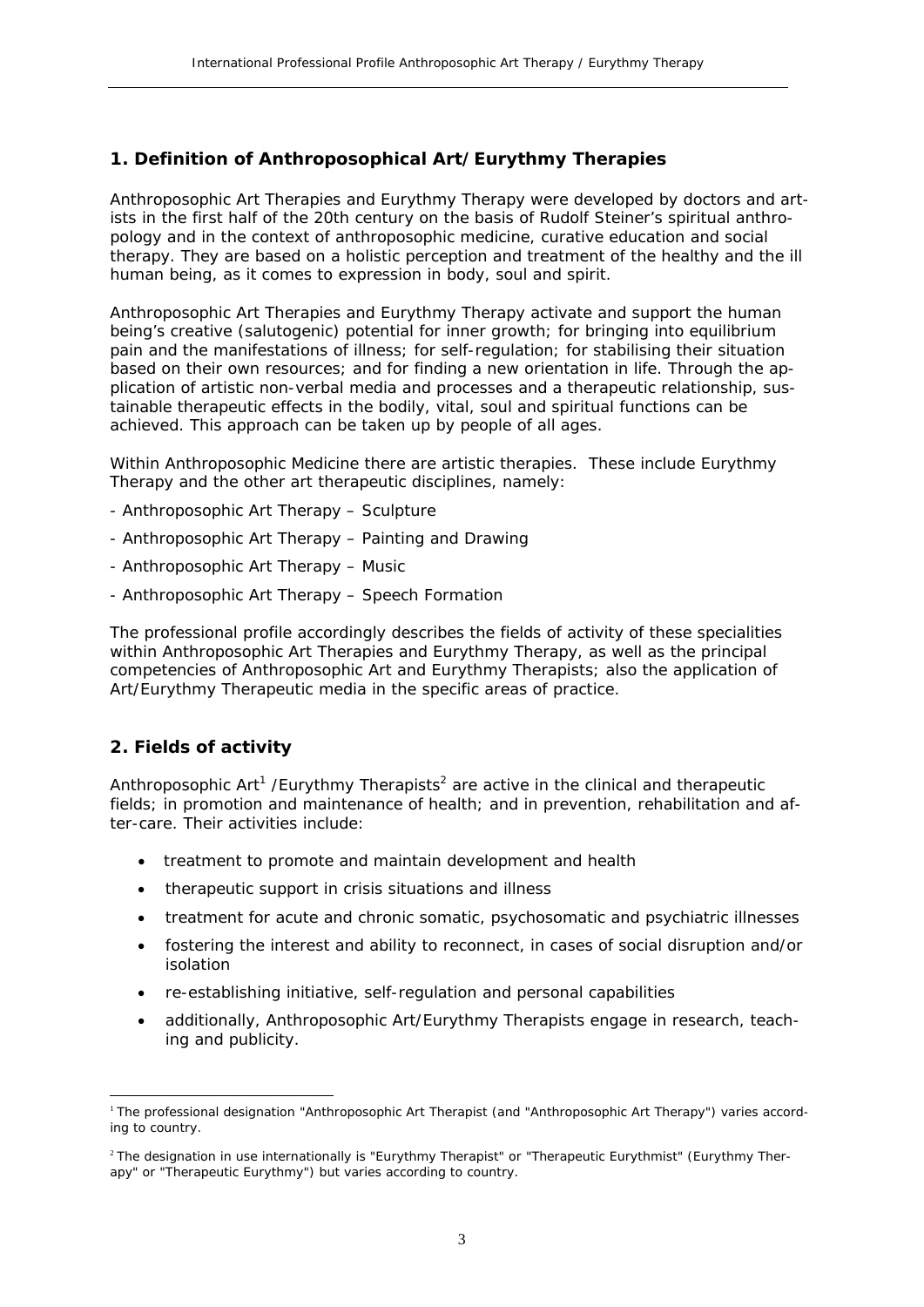# **3. Competencies of Anthroposophic Art/Eurythmy Therapists**

# **3.1. Personal Competencies**

Anthroposophic Art/Eurythmy Therapists are competent to:

- maintain professional and ethical standards
- ensure that they act responsibly through self-awareness, intervision and supervision
- engage empathy, build a relationship and maintain professional distance
- assess realistically the potential and limits of their own competency
- keep their professional knowledge in their specialist field continually up-to-date and deepen it; engage in further training.
- utilise their own resources reflectively and economically
- use their own artistic activity to maintain and develop their own health and their therapeutic capabilities

## **3.2. Sociale Competencies**

- ability to build up and maintain a sustainable therapeutic relationship
- ability to cooperate and to resolve conflict situations within a supportive therapeutic relationship.
- ability to collaborate in an interdisciplinary team and in organisations
- ability to communicate with the social environment of the client or patient

# **3.3. Professional Competencies and Expertise**

Anthroposophic Art/Eurythmy Therapists are competent to apply Anthroposophic Art/Eurythmy Therapy as an independent form of therapy. This includes:

- knowledge of the anthroposophic understanding of the human being and its application in prevention, diagnosis, therapy and rehabilitation
- knowledge of Anthroposophic Art/Eurythmy Therapy's basis in art and in spiritual science; knowledge of general anatomy and physiology, of different theories of development and of an expanded perspective on them through anthroposophy; basic knowledge of pathology and psychopathology (psychiatry, psychosomatics and somatics)
- knowledge of the relevant national health, social and legal systems
- working reflectively with regulatory policies involving technical and legal aspects of the profession, and with the relevant professional code of conduct
- knowledge of the basic principles of scientific work.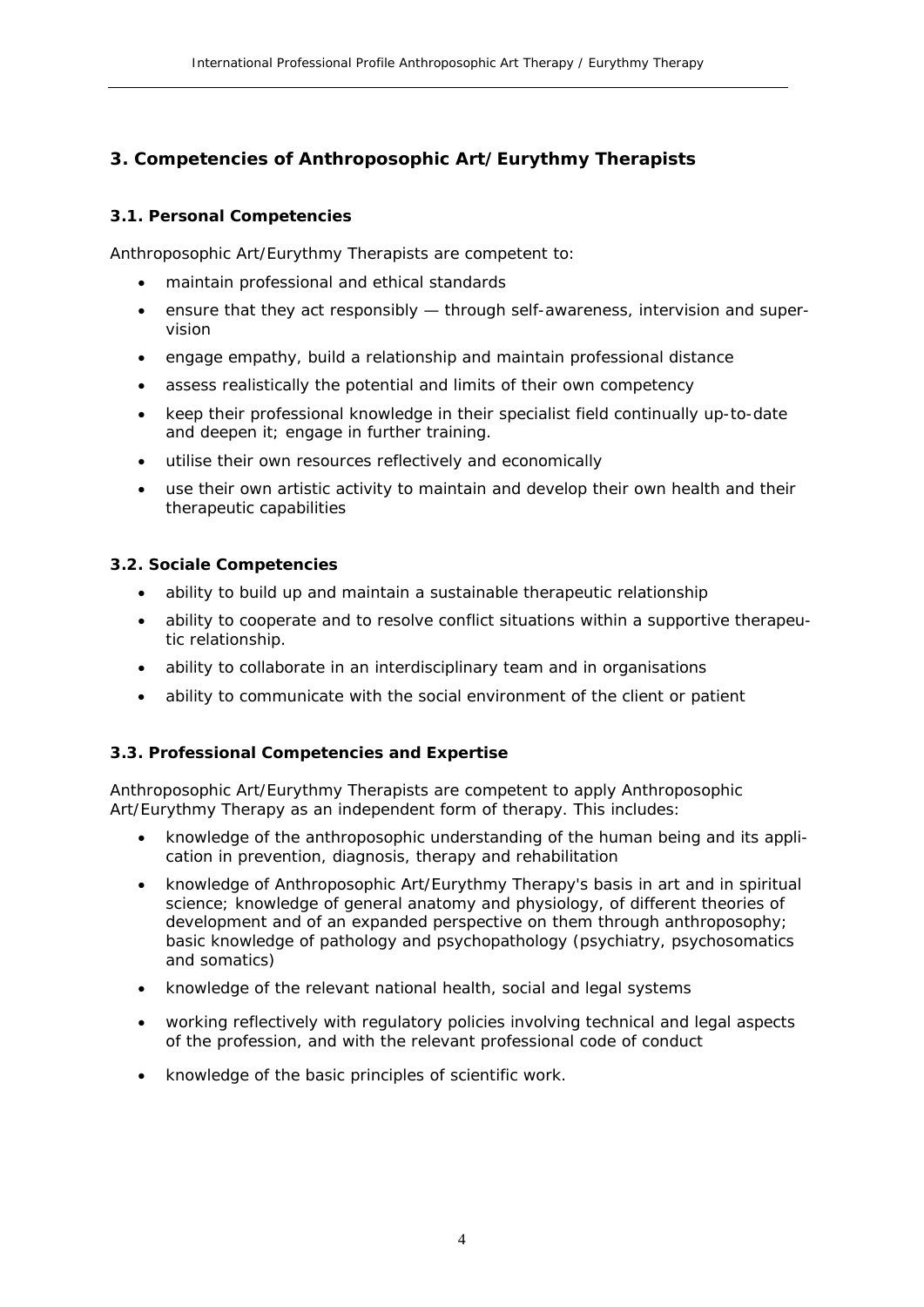# **3.4. Competencies in Methodology and Practice**

- knowledgeable practice in the use of Art/Eurythmy Therapeutic media, processes and methods
- competencies in the therapeutic application and mediation of formative techniques and potentials within the particular Art/Eurythmy Therapeutic medium
- preparation of Art/Eurythmy Therapeutic diagnoses
- development of individual and illness-specific therapeutic goals
- creation of therapy plans; development of exercise sequences ; situational sensitivity and awareness for appropriate adaptation and implementation of therapy so that it corresponds to the situation at hand
- consultation on the therapy plan with the prescribing doctor
- reflective awareness of the short and long term effects of therapeutic intervention
- maintenance of appropriate documentation and reports
- incorporation of the results of scientific research into one's own practice.

# **4. Training Standards**

Anthroposophic Art/Eurythmy Therapists have completed a basic training of at least four years — provided by recognised institutes of higher education, universities, professional schools or their equivalents.

The course of study incorporates theoretical and practical training in the specific art forms and therapy as well as mentored practical placement. The competencies noted in section 3 will have been acquired.

Recognized trainings in Anthroposophic Art/Eurythmy Therapies have successfully undergone the quality assurance procedures of the Medical Section of the School of Spiritual Science and/or the national Professional Associations for Anthroposophic Art/Eurythmy Therapy.

# **5. Literature**

Golombek E: Plastisch-Therapeutisches Gestalten. Anthroposophische Kunsttherapie Bd. 1. Verlag Urachhaus, 2. Aufl. (2002)

Mees-Christeller E, Denzinger I, Altmaier M, Künstner H, Umfrid H, Frieling E, Auer S: Therapeutisches Zeichnen und Malen.

Anthroposophische Kunsttherapie Bd. 2. Verlag Urachhaus, 2. Aufl. (2002)

Felber R, Reinhold S, Stückert A: Musiktherapie und Gesangstherapie.

Anthroposophische Kunsttherapie Bd. 3. Verlag Urachhaus, 2. Aufl. (2003)

Denjean-von Stryk B, von Bonin D: Therapeutische Sprachgestaltung. Anthroposophische Kunsttherapie Bd. 4. Verlag Urachhaus, 2. Aufl. (2003)

Steiner, Rudolf: Heileurythmie. Rudolf Steiner Verlag, GA 315, 5. Auflage, Dornach 2003, ISBN 3-7274-3152-0

"Bibliographie Heileurythmie" 2007, Verlag "Natur-Mensch-Medizin", Verlags GmbH Bad Boll, ISBN 13: 978-3-928914-16-1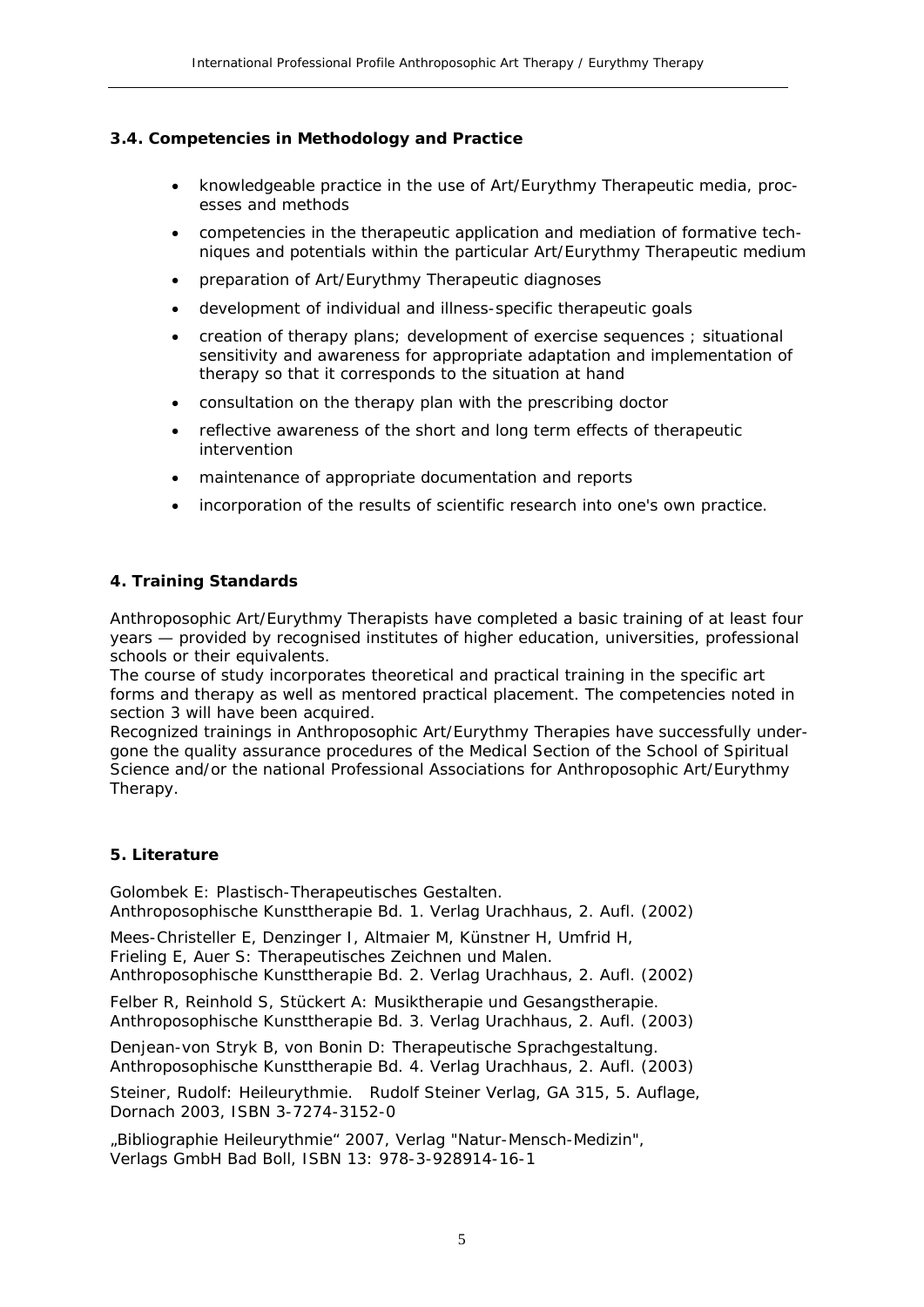### **This Professional Profile has been endorsed and is subscribed to by the following Associations and National Representative Bodies:**

#### **Austria:**

Österreichische Vereinigung Anthroposophisch Orientierter Kunsttherapien (**ÖVAOK**) Pilzgasse 23/6/15 - 1210 Wien Fon / Fax: 0043 699 1 954 60 30 For the Council: Jana Koen E-Mail: oevaok@atelier-lindenbaum.at

Verband diplomierter Heileurythmisten in Österreich (**VDHÖ**®) St. Peter Hauptstr. 182, 8010 Graz Fon / Fax: 0043 316 405221 For the Council: Mareike Kaiser E-Mail: mareike.kaiser@gmx.at

#### **Belgium:**

ARTéSANA beroepsvereniging van anthroposofische kunstzinige theraputen in België Klokstraat 10, B2600 Antwerpen-Berchem For the council: Marion Buckingham Email: secretariaat@artesana.be

#### **Brazil:**

Associacáo Brasileria de Terapeutas Artisticos Antroposóficos **(AURORA-ABTAA)**  Rua da Fratermidade 156, BR-04738-020, Alto da Boa Vista, Sao Paulo-SP Fon: +55 11 7667 5789 For the council: Helena Urben Email: auroraabtaa@yahoo.com.br

#### **Canada+USA:**

Association for Anthroposophical Art Therapists in North America (**AAATNA**) c/o Wendy Wardle 32 John Street, On L3T 1x8, Canada Fon: +1 905 889 8664 For the Council: Jef Saunders Email: wardlewendy@hotmail.com

Association for Therapeutic Eurythmy in North America (**ATHENA**) 252 Farm Road, Copake, New York 12516 USA Fon + Fax 001-518-329-57222 For the Council: Jeanne Simon-MacDonald E-Mail: knollhouse@fairpoint.net

#### **France:**

Association professionnelle en France des Eurythmistes thérapeutes. (**OSE**) 20 rue Bachaumont, 91430 IGNY For the Council: Christian Duchemin E-Mail: chduchemin@yahoo.fr

#### **Germany:**

Berufsverband Heileurythmie e.V. (**BVHE®)**  Roggenstrasse 82, 70794 Filderstadt Fon: 0049- (0)711-7799-723 / Fax: - 7799-712 For the Council: Isabel Martin E-Mail: sekretariat@berufsverband-heileurythmie.de

Berufsverband für Anthroposophische Kunsttherapie e.V. (**BVAKT**®) Am Hessenberg 34, D - 58313 Herdecke Telefon: 02330-60 66 73 For the Council: Cornelia Notholt Email: berufsverband@anthroposophische-kunsttherapie.de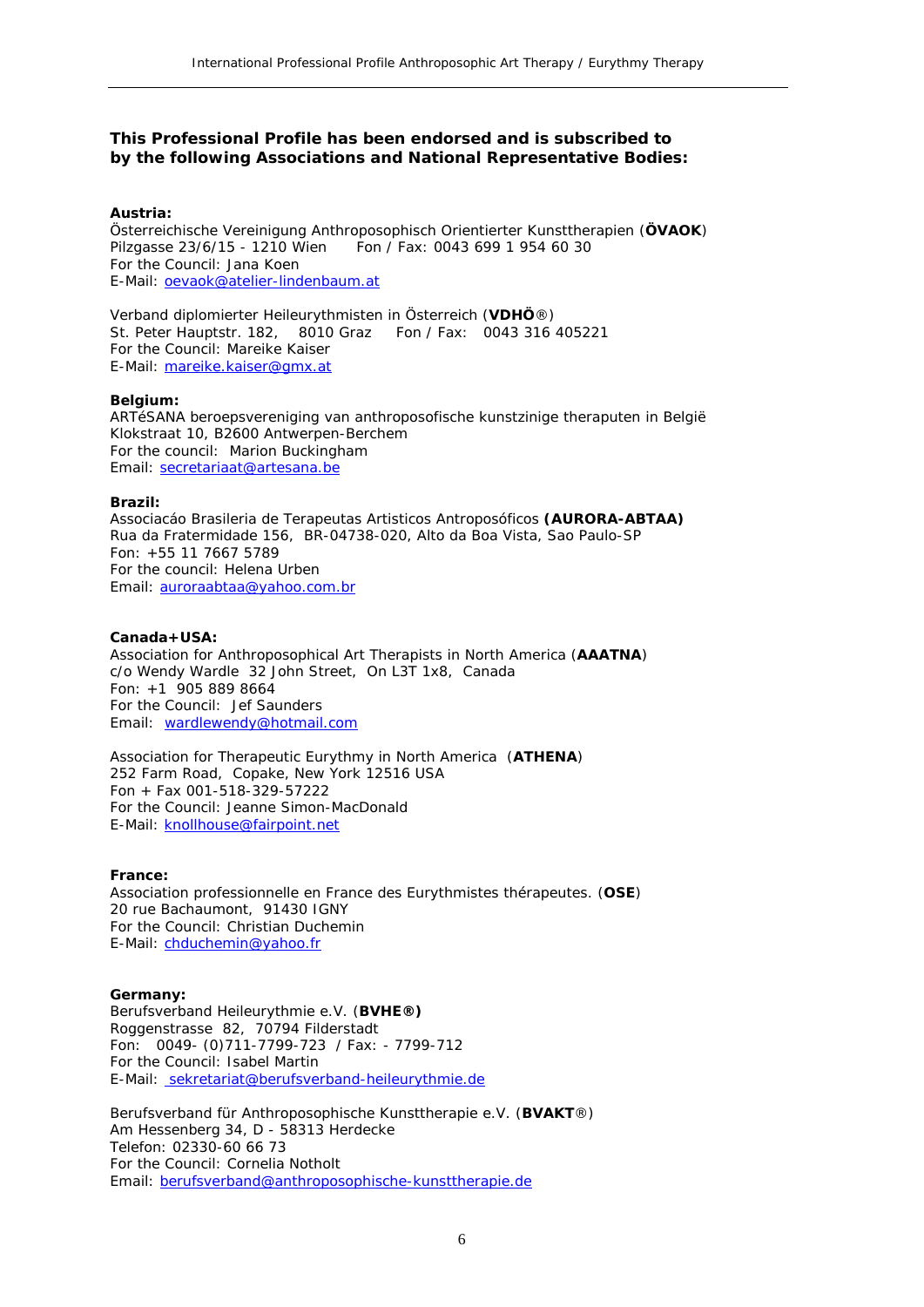#### **Italy:**

Associazione Italiana di Euritmia Terapeutica (**AIET**) Via Privata Vasto 4, 2012-1 Milano, Italia Fon / Fax: 003902 - 6595558 For the Council: Maria Teresa Fossati, 9.2.2009 E-Mail: monika.margesin@msoft.it

#### **Netherlands:**

Nederlandse Vereniging voor Eurythmietherapie (**NVET**) Slochterenweg 53 6835 CE Arnhem Fon: (Sekr.) 0031 26 3231189 For the Council: Irene Pouwelse-Fassaert E-Mail: nvet@hetnet.nl

Nederlandse Vereniging voor Kunstzinnige Therapieën op antroposofische grondslag **(NVKToag)** Utrechtseweg 62 3704 Zeist, Fon: (Sekr.) +31 30 6954455 For the Council: Gelske Kwikkel E-Mail: nvktoag@gmail.com

#### **Russia:**

Verband diplomierter Heileurythmisten (**VDHE**) Ul.Garibaldi 15-1-77, RU-117335 Moskau Fon / Fax: 007-499 133 2689 For the Council: Tatiana Strizhak E-Mail: strikaza2004@yandex.ru

#### **Sweden:**

Läkeeurytmiföreningen i Sverige (**LEF**) Skogsbrynsbyn 34, S- 153 91 Järna Fon / Fax: 0046 – 8551 50460 For the Council: Annica Alvenäng E-Mail: annicaalvenang@hotmail.com

Föreningen för Antroposofisk Konstterapi (**FAKT**) Box 30 S 15321 Järna For the Council: Susan Bäucke Kollem E-Mail: fakt.konstterapi@gmail.com

#### **Switzerland:**

Schweizer Verband für Anthroposophische Kunsttherapie(**SVAKT**) Lilienweg 6 CH-3072 Ostermundigen Fon/Fax: +41 31 931 9088 For the Council: Charlotte Signer Riggenbach E-Mail: info@svakt.ch

#### **United Kingdom:**

Eurythmy Therapy Association of Great Britain and Northern ireland (**ETA-UK**) GB 9 Bittern Close Hemel Hempstead HP39FQ Fon / Fax: 0044(0)1442386988 For the Council: Daniel Maslen E-Mail: danmaslen@hotmail.co.uk

Association of Anthroposophic Therapeutic Arts (**AATA)**  For the Council: Laura Ridolfi Internet: www.aata-uk.org E-Mail: info@aata-uk.org